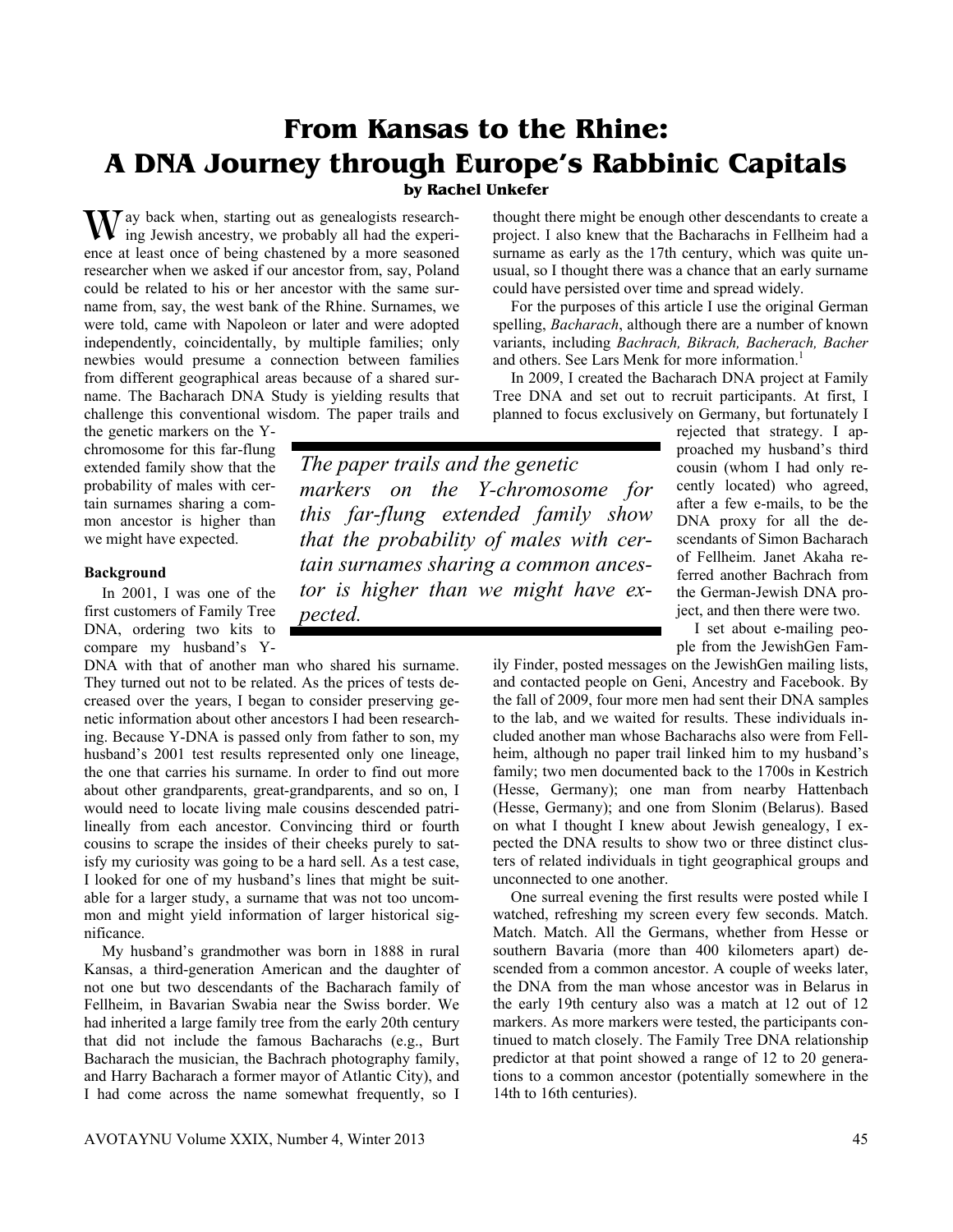At that time, all the men in the project were assigned to the Y-DNA haplogroup J2 (later J2a4b1). About 15 to 23 percent of Ashkenazi Jews are in the J2 group, which is thought to have originated in the Middle East.<sup>2</sup> While six individuals admittedly is a small sample, it seemed unreasonable to believe that all these men belonged to the same DNA haplogroup and had the same surname purely by coincidence. Between early 2010 and 2013, eight more Bacharachs whose 18th- or 19th-century ancestors lived in Belarus, France, Germany and Poland all matched the original six, most at 35 or 36 markers out of 37. They shared a common male ancestor, but who was he?

 When I first began the project, my ambitions were small. I had no thought of trying to trace all the Bacharachs in the world to a common ancestor. These DNA results, along with information about the Bacharach surname from Lars Menk's book and other sources, convinced me to try.

## **WIRTH and Frankfurt Projects**

 As it turns out, I was not the only DNA project administrator interested in these results. The late Herbert Huebscher of the WIRTH project (also in the J2 haplogroup, but a small and closely-related subgroup with significant differences from others who are J2) had noticed that men from his group closely matched many of the Bacharachs, especially in one interesting genetic location. A marker called DYS-464 usually has numbers for the STRs (single tandem repeats) in four positions, labeled 464a, b, c and d. The WIRTH project group is partially defined by a rare mutation: two extra sets of STRs, DYS-464e and f, for a total of six instead of four. All but one of the Bacharachs share this rare mutation. This made it even more unlikely statistically that the shared DNA and shared surname were coincidence—and now we learned that the Bacharachs share a common male ancestor with the WIRTH group.

 Huebscher and I joined forces to convince some of the Bacharachs to join the WIRTH project and to upgrade to the maximum available number of markers. In a large project like the WIRTH project, where all the participants are already confirmed to have a common ancestor, increasing the number of markers allows for more accurate statistical estimates of the degree of common ancestry within the group. Janet Akaha's Frankfurt research eventually led to the discovery of a possible common ancestor for the Bacharachs and the others in the WIRTH project around the 11th century (possibly Moshe ben Yehuda Treves, Baal Hatossafot).<sup>3</sup>

## **Rabbinic** *Yichus*

 In the meantime, I had begun to do background research. The name Bacharach is presumed to have come from the town of Bacharach on the Rhine. Transliteration from German to Yiddish (in Hebrew letters without vowels) and sometimes Cyrillic and then back to Roman letters results in a number of spelling variants, the most common of which seems to be Bachrach. From Lars Menk:

Thus, the surname Bacharach (Bacherach; Bachrach) that

indicates an origin in the town of the same name situated on the Rhine River was originally adopted in the cities of Worms (1449), Mainz (1455) and Frankfurt am Main (1516). Then, carried by a rabbinical dynasty, it spread to numerous locations in Central and Eastern Europe.

 Never having studied European rabbinic history, I was surprised to find that the online *Jewish Encyclopedia* and other sources were full of accounts of the *yichus* (distinguished ancestry) associated with this name. Except for one man whose family tree traced back to the famous Rabbi Tuvia Bacharach, the martyr of Ruzhany (Belarus) murdered in 1659, nobody in the project was aware of descent from rabbinic dynasties. Not even the conservative rabbi who had convinced her brother to contribute his DNA knew of the famous Bacharach rabbis. Across Europe, from the Middle Ages to the 19th century, the name had been associated with respected scholarship and community leadership, although succeeding generations seem to have declined to follow their forefathers into the rabbinate.

 This explained the early surname and the geographical dispersion of the DNA matches. From the Middle Ages onward, rabbis and Talmudic scholars traveled widely throughout Europe, summoned to the pulpits and *batei din*  (Jewish courts) of Frankfurt, Krakow, Posen, Prague and elsewhere. Some sources assert family relationships among the famous Bacharach rabbis and refute others. For example, 1906 *Jewish Encyclopedia* writes:

From the end of the sixteenth century the name Bacharach occurs more frequently in western Germany. In Frankfort there is a Mendel, son of Isaac Bacharach, who died there Aug. 23, 1599. His son Moses, a prominent member of the congregation, died there Sept. 11, 1620. Moses' son, Issachar Baer Gans Bacharach, a member of the rabbinate, died Aug. 24, 1678. Issachar's son, Naphtali Herz Gans Bacharach, endorses the Responsa of Jair Hayyim Bacharach, but does not mention that they are related, which goes to prove that, though bearing the same name, they were not of the same family.

 If we can find more documented descendants to give DNA samples, we might be able to prove the connections.

 In 2011, at the International Association of Jewish Genealogical Societies (IAJGS) conference in Washington, DC, Janet Akaha spoke to me of her interest in the early Jewish families of Frankfurt, Germany. By the Middle Ages, they all had adopted surnames, some based on house signs, others after German cities from which they apparently had come. Unlike Jews in most of Europe, these families tended to retain fixed surnames over the generations. Sources such as *Ele Toldot* contain cemetery and other genealogical records for Frankfurt going back to 1241. Akaha realized that gathering Y-DNA samples and documented family trees representing each of these lines (which include such illustrious names as Bacharach, Guggenheim, Oppenheim, Rothschild and Weil), would allow other researchers with shorter documented pedigrees who matched genetically to jump back several hundred years, albeit missing some intervening generations. Thus, the Frankfurt Jewish DNA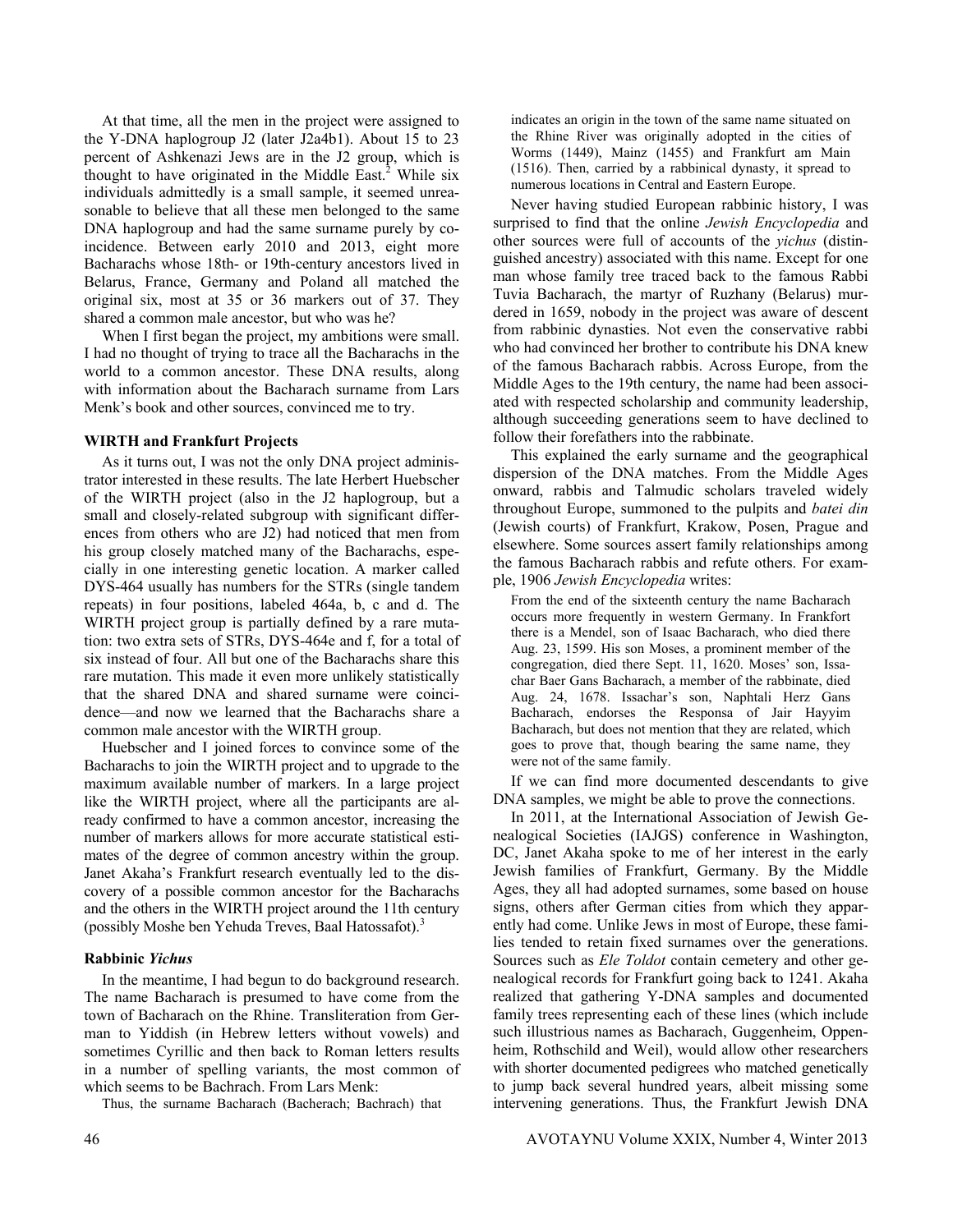Project, of which the Bacharach project is a part, was born.

#### **Bacharachs by Any Other Name**

 Along the way, I noticed close DNA matches between men in the Bacharach project and others in the Family Tree DNA database with different surnames (some of whom also are in the WIRTH project). I asked these men to join my project, so that their marker values could be compared with the documented Bacharachs. Even though they had no known ties to the Bacharach family, their DNA showed a common ancestor, some within the past 200 years. So far, all of these "possible-Bacharachs" have oldest known ancestors in Eastern European locations where Bacharach rabbis are known to have lived.

 We have a number of possible explanations for this phenomenon. First, although the Bacharach surname was in use as long ago as the 12th century (though some sources point only to the 14th century), as family members dispersed throughout Europe, some descendants may have abandoned the name—especially if fixed, inherited surnames were not customary in the area. Perhaps younger sons, who would otherwise have to move elsewhere in order to marry, changed their names as a way around laws governing inheritance of letters of protection (*schutzbriefe*), and the descendants eventually lost track of the original name. Secondly, in some cases a man may have taken his wife's surname in homage to a distinguished father-in-law. This does not seem to have been the case, however, for the men whom we have identified in our project. Finally, undocumented adoptions, infidelity and births registered by the authorities as illegitimate because the parents had only a religious marriage and not a civil one, may account for the mismatch of DNA and paternal pedigree in some cases.

#### **Samson Wertheimer Connection**

One tantalizing DNA match is with a documented descendant of Rabbi Samson Wertheimer (1658–1724), arguably one of the most famous European Jews of his time. As of December 2013, we have a second DNA match to a Wertheimer descendant, albeit one with a short paper trail back to Hungary.

 The DNA shows that these Wertheimers share a common ancestor with the Bacharach family. The TMRCA (time to most recent common ancestor) between the closer of the two Wertheimers and the majority of the Bacharachs is estimated to be in the range of 300–400 years, sometime in the 17th century. Because DNA mutates randomly, it's not possible to pinpoint the exact generation when the branch of the family carrying the surname Wertheimer connects to the Bacharach line, but the paper trail suggests a few possibilities. The two most compelling:

 • A family tree in the possession of a Samson Wertheimer descendant shows the Wertheimer name passing twice through daughters (Samson's paternal grandmother and great-grandmother), both of their husbands using the Wertheimer surname. It's possible the husbands were cousins or that they adopted the Wertheimer surname and passed it to future generations, even though they were genetically Bacharachs. One problem with this scenario is that in the time period in question, the Bacharach name was presumably better known in Frankfurt and Worms, and would not likely be abandoned by a husband at the time of a marriage.

 • Another scenario would be a Bacharach male returning to Frankfurt or Worms from Wertheim whose family took the name Wertheimer in order to distinguish themselves from the other related Bacharach lines. Legal documents in the Landesarchiv Baden-Württemburg show a Rabbi Izak (no surname) living in Wertheim in 1626. Samson Wertheimer's father Josel was born in 1626, but we do not know where. Josel's father was also a Rabbi Isaac.

 Further historical research and the acquisition of Y-DNA samples from more Wertheimer and Bacharach descendants are needed to solve the puzzle of this connection.

#### **Family Tree Research**

 As of December 2013, the Bacharach project had 24 members, both with and without the surname. One goal of the project is to construct as complete a documented family tree as possible for each member. This way, each man whose Y-DNA has been tested can be a proxy for dozens of other Bacharach descendants who do not have a close living male relative with the Bacharach Y-DNA but whose paper trail connects to his. Unfortunately, only a few individuals in the Bacharach project have documented family trees that extend further back than the 18th century. Records in Frankfurt, Worms and elsewhere document various Bacharach families from the 13th century onward, but they often lack evidence of connections between them and/or paper trails forward to living descendants. I have accumulated a database of nearly 8,000 Bacharach descendants, some living but the majority deceased, some belonging to long trees and others to small, unattached twigs. Occasionally, I have been able to connect distant cousins using the information collected.

 My research has been done in the usual ways: online databases such as Hassia-Judaica, the Steinheim Institut's gravestone inscriptions, JewishGen's Jewish Online World Burial Registry (JOWBR) and Family Tree of the Jewish People (FTJP); help from researchers in Germany; old articles and books about Frankfurt and Prague; and other genealogists who have shared pieces of their trees.

 Researchers I contact for help finding living descendants with the Bacharach Y-DNA are often skeptical about connections among the different families, particularly when their name is spelled without a letter *a* in the middle or their relatives were from a town 25 kilometers distant from the one I mention. This lack of knowledge and understanding of Jewish history can keep researchers from seeing connections.

## **Geography**

On the project website, bacharachdna.com, I have links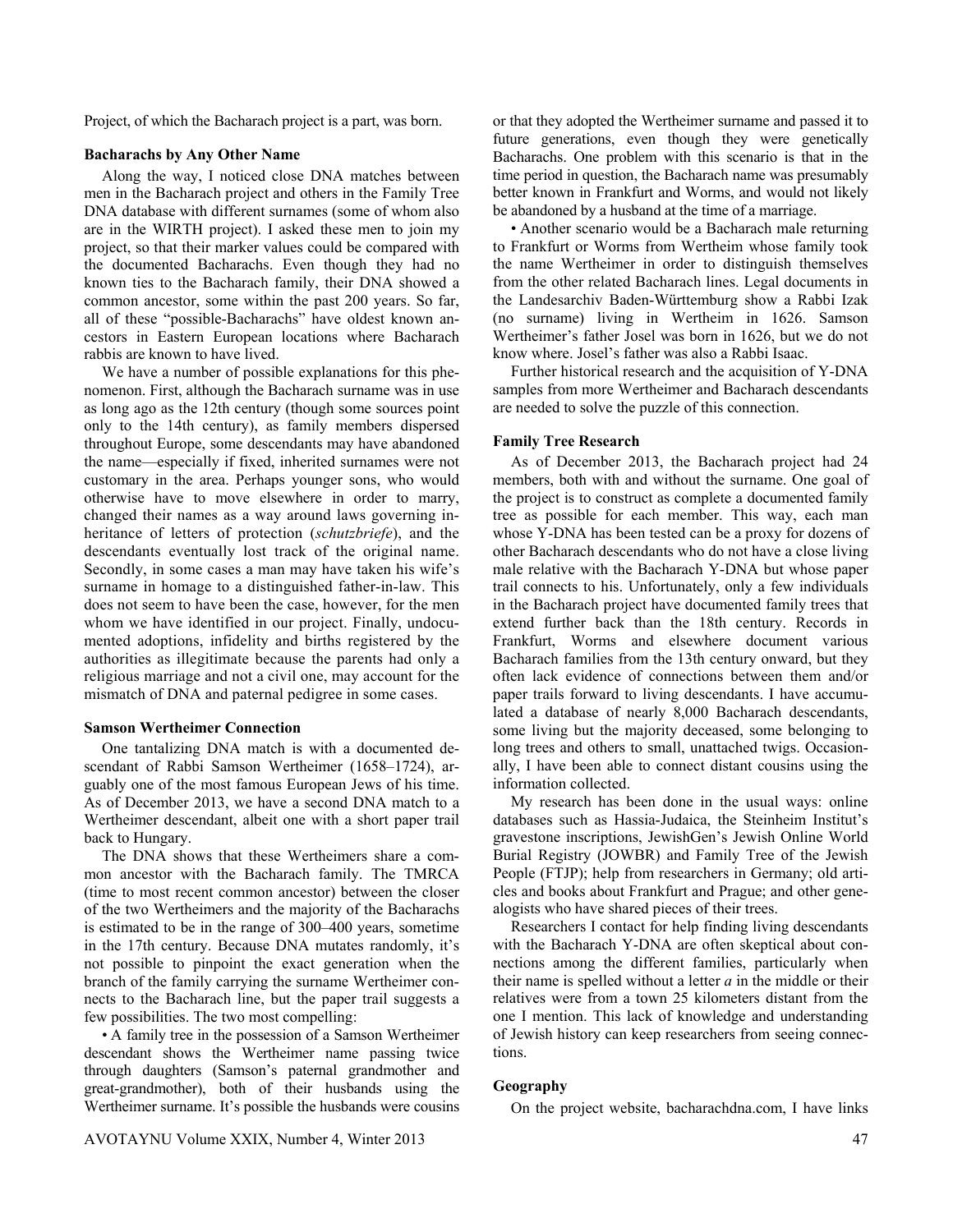to Google maps of three regions that had concentrations in the 17th to 19th centuries of Bacharachs: Frankfurt/Hesse/Thuringia, Bohemia/Moravia/ Austria and Poland/Belarus/ Lithuania.

 Frankfurt and the small villages of Hesse had a large concentration of Bacharachs in the 18th century. Digging deep into the relationships among families from towns like Bebra, Hattenbach Kestrich, Mansbach, Neukirchen and Stadtlengsfeld, we find close links both genetically and on paper. We suspect that more are waiting to be discovered.

 The second regional focus of research has been Belarus/Poland/Lithuania. We find written accounts of Bacharachs, primarily rabbis or descendants of rabbis, as far back as the 1600s. Comparison of the Y-DNA markers suggests a close connection among families from



*Figure 1. Phenogram of Bacharach Y-DNA Project 37-marker results* 

Brest, Ruzhany (this family later moved to Tykocin), Sierpc and Slonim. Using the JRI-Poland database, the All-Lithuania Database, Landsmen, Ancestry.com and the Ellis Island database, I have been trying to construct a comprehensive family tree for the Eastern European branches of the Bacharach family.

 The third regional focus is Austria/Bohemia/Moravia/ Slovakia. One famous rabbi, Jair Chaim Bacharach, was born in Lipnik in 1638. His father, Moses Samson Bacharach, had been a rabbi in Prague and several other towns in the area before becoming rabbi of Worms in 1650. Jair Chaim's grandfather also had been rabbi in Worms and in what is now the Czech Republic. Yakov Bacharach, known in Vienna as "The Krakower Rabbi," went to Trebic after the Jews were expelled from Vienna in 1670. He and his descendants are buried in the Trebic cemetery. Currently, we have some family trees from this region, but we have not been able to bridge the gap between them, and so far no one has tested their Y-DNA.

## **DNA Results**

 In December 2013, our first non-matching result was returned. A man whose Bacharach ancestor lived in Mikulov, Czech Republic (also known as Nikolsburg) at the beginning of the 19th century was shown to belong to the R1b1a2 haplogroup rather than J2a4b1 like the rest. This could be due to the Bacharach name being adopted through the maternal line, especially if these are descendants of the important rabbi Jair Chaim Bacharach (1638–1701) who

are known to have lived in that area. It could also indicate that there is another unrelated Bacharach family after all, and this is the first of their descendants to be tested. More data is needed to explain this anomalous result. The explanations of the figures accompanying this article exclude this R1b1a2 sample.

 Since the men in the project have tested different numbers of markers, I can compare apples to apples only at 37 markers. This is a fairly crude comparison, given that some men have tested 67 or 111 markers. Estimates of degree of relatedness are presumed to be more accurate the greater the number of markers tested and compared.

 Figure 1 illustrates a phylogenetic tree, a visual representation of the number of differences between each pair of men in the 37-marker test. This diagram does not reflect which particular markers differ between participants; it shows only the degree of genetic distance between the participants based on the number of markers that differ out of the 37. The diagram is not a family tree, but a graphic representation of how closely their Y-DNA matches. Because mutations are random, we cannot be certain when a particular marker changed. The nodes where lines converge repre sent the likely common ancestors for those particular lines. The common ancestor of the entire group should be somewhere toward the middle of the tree.

As shown in Figure 2, the Time to Most Recent Common Ancestor (TMRCA) varies widely. The closest are estimated to share a common male ancestor within the four previous generations (a 37/37 marker match) or approxi-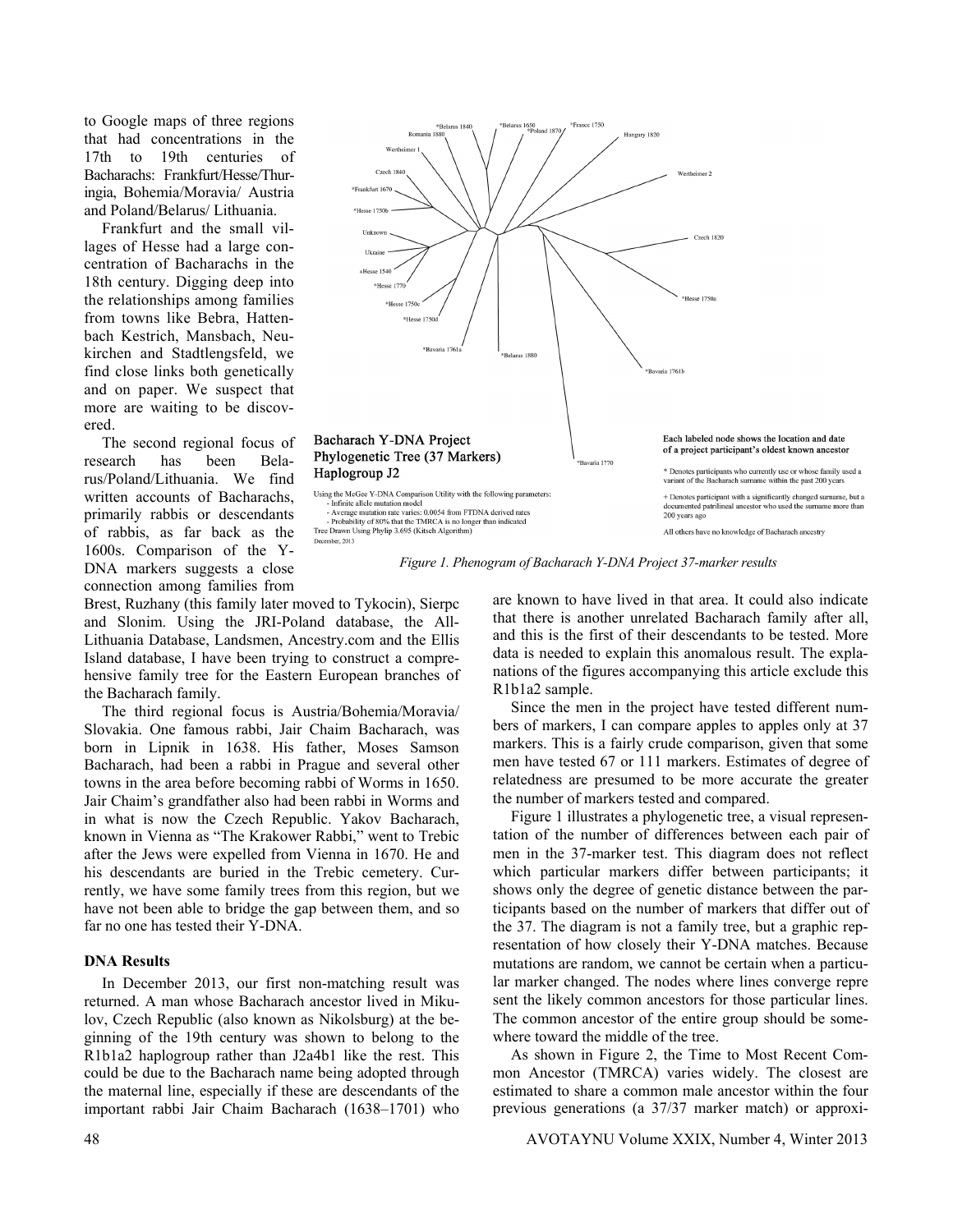

mately 100 years. The farthest pair is estimated to descend from an ancestor in the past 28 generations (a 31/37 marker match), which would put the entire group's common ancestor in about the 13th century, close to the first historical mentions of Bacharach as a surname. From the *Jewish Encyclopedia*:

The first mention of any Bacharach is that of Samuel Bacharach (טיירי) in 1175 (Solomon Luria, Responsa, No. 29; Heilprin, "Seder ha-Dorot," ed. Maskileison, p. 211, Warsaw, 1878), but it is questionable whether the reading in this case is correct, as the words of Luria may mean, "Samuel in the city כרך of טיירי.

 The TMRCA for the Belarus clusters is consistent with their common ancestor being a descendant of Rabbi Tuvia Bacharach (17th century). Although we have documentation back to Tuvia Bacharach for only one of them, the DNA and the geography suggest their family trees merge in the range of four to eight generations before the present. Some of the Hessian clusters also are closely related, with a common ancestor in the 18th century or more recently.

 Most of the larger clusters on the phylogenetic tree have a TMRCA that indicates branching at around 11 generations, which would be in the range of late 16th to early 17th centuries. We hope eventually to identify possible ancestors for these different branching points.

 I often try to infer the common ancestor for each branch by analyzing the frequency of recurring first names. Nearly all Bacharach families show the same first names throughout the centuries: Simon/Samson, Samuel, Isaac. Several branches have the recurring names Naftali and Yehuda, which do not appear in all the other branches. While these are all common Hebrew names, naming patterns often may provide clues to common ancestors, which can be confirmed or refuted by DNA.

#### **Why Should You Care?**

 You may be thinking that you are not a Bacharach descendant and that this kind of project is useful only for those who come from famous German families. Why should you do a Y-DNA test (or ask someone in your family to do one)? The answer is simple. You just might hit the jackpot and match with a well-documented lineage. As the science and the historical research progress and the number of families represented in the DNA databases increases, the likelikhood of finding a match to a well-documented pedigree increases.

#### **Next Steps**

 Whether you are a Bacharach (or Wertheimer) descendant or not, you may have information, connections or resources that will advance this project or others like it. Connecting Y-DNA, history and paper trails can be a model for many future surname/lineage studies and illuminate areas of Jewish history that academics are not pursuing. Contribute to groundbreaking research by doing any of the following:

 • If you are male, join as many Y-DNA projects for which you are eligible; if you are female, ask a male relative to do it.

 • Supply funding for Y-DNA tests for your distant cousins who can be your proxies in DNA projects.

 • Help find more families from the Czech Republic and Slovakia to do the DNA test. Our hypothesis is that many families from these areas originally had the Bacharach surname or one of the other original Frankfurt names.

 • Be on the lookout for family trees and other records. If you have any Bacharach (or Wertheimer) data, or data relating to one of the other Frankfurt names, even fragments of trees or sources of records, please forward your material to me.

 More information is available at Bacharach/Bachrach/ Bacherach DNA Project: http://bacharachdna.com; Frankfurt Jewish DNA Project: http://jewsoffrankfurt.com.

#### **Conclusion**

 From rural Kansas to the European capitals of Jewish scholarship, this journey seems to lengthen with every step. In the past year, I have learned that the Bacharach DNA may connect to a rabbi in the 11th century. It may be impossible to prove the genealogies of all the living Bacharach descendants, but their Y-DNA (so far) shows that all but one belong to one family. Regardless of surname or European provenance, anyone who is a close DNA match (or anyone whose family member is a match) is probably a descendant of this once-revered scholarly family. By broadening your research geographically and incorporating Y-DNA from as many branches of your tree as possible, you might also discover links in your own ancestry to pedigrees going back to the Middle Ages.

#### **References**

JewishEncyclopedia.com: The unedited full text of the